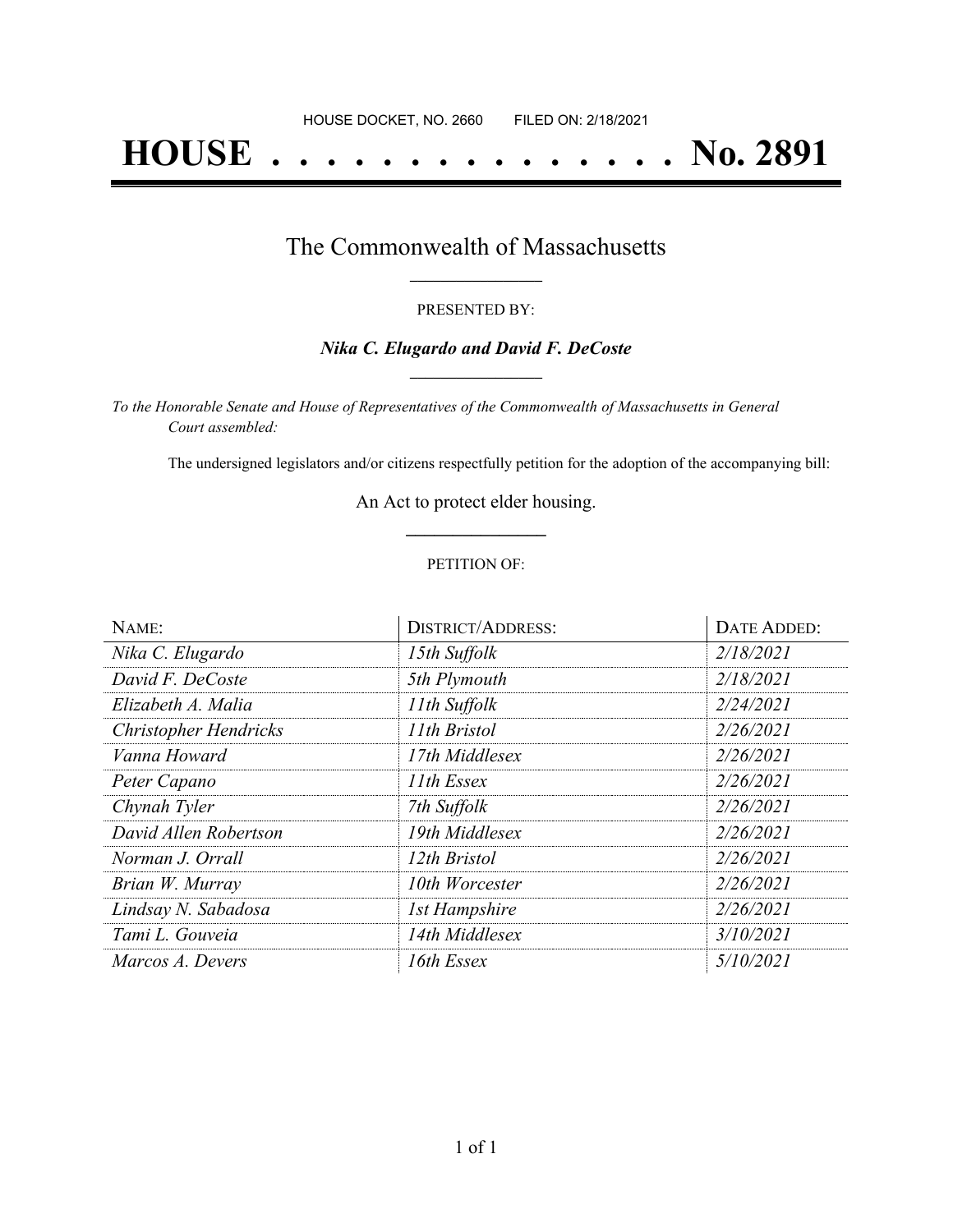#### HOUSE DOCKET, NO. 2660 FILED ON: 2/18/2021

# **HOUSE . . . . . . . . . . . . . . . No. 2891**

By Representatives Elugardo of Boston and DeCoste of Norwell, a petition (accompanied by bill, House, No. 2891) of Nika C. Elugardo, David F. DeCoste and others relative to freezing of the rate and valuation of taxes on real income to protect elder housing. Revenue.

### [SIMILAR MATTER FILED IN PREVIOUS SESSION SEE HOUSE, NO. *3579* OF 2019-2020.]

## The Commonwealth of Massachusetts

**In the One Hundred and Ninety-Second General Court (2021-2022) \_\_\_\_\_\_\_\_\_\_\_\_\_\_\_**

**\_\_\_\_\_\_\_\_\_\_\_\_\_\_\_**

An Act to protect elder housing.

Be it enacted by the Senate and House of Representatives in General Court assembled, and by the authority *of the same, as follows:*

1 SECTION 1. Section 5 of chapter 59 of the General Laws is hereby amended by adding

2 the following clause:  $-$ 

 Fifty-ninth. A city or town that accepts this section pursuant to section 4 of chapter 4 may provide for the freezing of the rate and valuation of taxes on real income from all sources in excess of a figure as determined by the legislative body, to any person who is of the requisite age or older or to any person who is totally and permanently disabled, regardless of age and who does not have income from all sources in excess of a figure as determined by the legislative body; provided further, that the exemption is not allowed unless the person entitled to it has presented to the assessors, on or before the last day on which sworn statements may be filed with the assessors for the year for which the tax freeze is claimed, or for taxes assessed, evidence that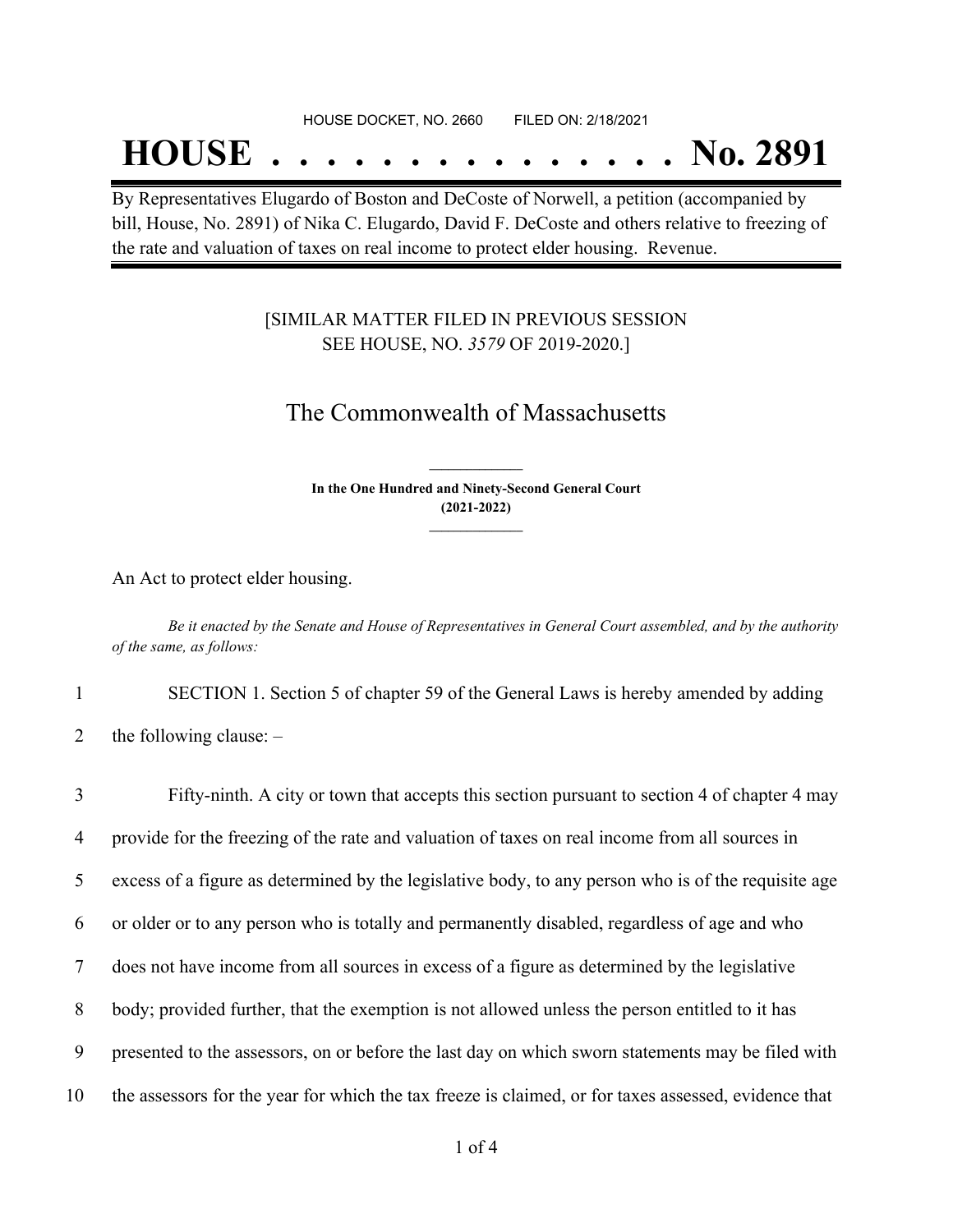he or she is entitled, which evidence shall stand as long as his or her legal residence remains unchanged.

 The board of assessors may deny an application for a freeze of tax or rate or valuation if they find the applicant has excessive assets that place the applicant outside of the intended recipients of the senior exemption created by the legislative body of a municipality. A real property shall qualify if all of the following criteria are met: (1) a maximum valuation of real property as determined by assessor; (2) the real property is owned and occupied by the applicant or joint applicants as their domicile; (3) the applicant or at least 1 of the joint applicants has been domiciled in the city or town for at least 10 consecutive years before filing an application for the exemption; (4) income and assets of the applicant or joint applicant is not in excess of the parameter as determined by the legislative body of the city or town in which the applicant is applying; (5) the real property owned by a single applicant is of the requisite age determined by the legislative body of the city or town or older at the close of the previous year or jointly by persons either of whom have reached the required age or above at the close of the previous year and if the joint applicant is 65 years of age or older.

 The exemptions provided for in this clause shall be in addition to any other exemption provided by law; provided however, that the real estate is not taken from the tax rolls and is subject to the bonded indebtedness of the city or town.

 SECTION 2. Chapter 239 of the General Laws is hereby amended by inserting after section 2A the following section: -

 Section 2B. (a) In any city or town that accepts this section as provided in section 4 of chapter 4, a lessor may not recover possession of a leased unit within a residential building

of 4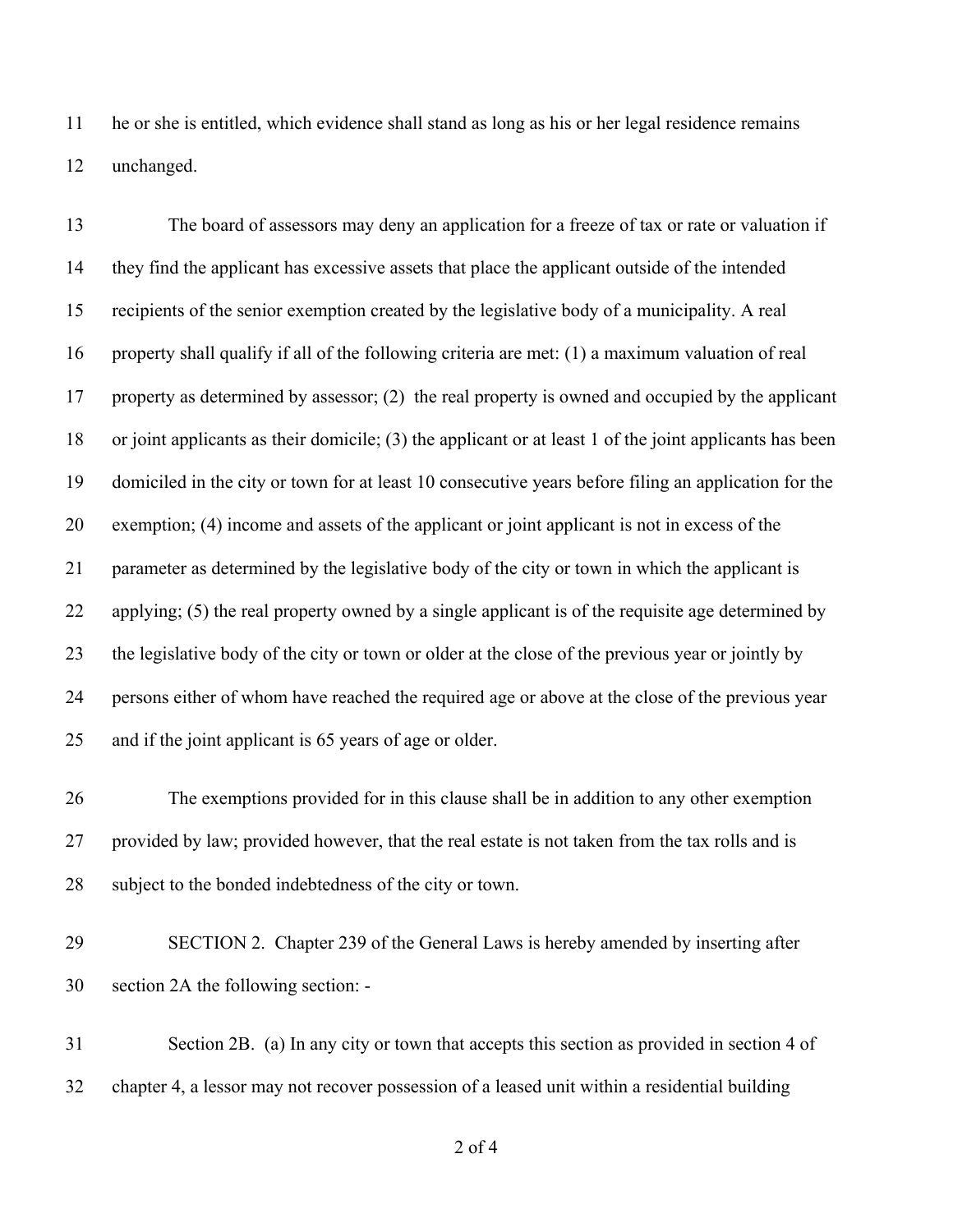consisting of 6 units, or more, from a lessee 75 years of age, or older, unless the court finds that: (i) the lessee has failed to pay the rent to which the lessor is entitled; (ii) the lessee has violated an obligation or covenant of his or her tenancy not inconsistent with chapter 93A or the regulations issued pursuant thereto or this section, other than the obligation to surrender possession upon proper notice, and the lessee has failed to cure such violation after having received written notice thereof from the lessor; (iii) the lessee is committing or permitting to exist a nuisance in or is causing substantial damage to the leased unit or is creating a substantial interference with the comfort, safety or enjoyment of the lessor or other occupants of the same or any adjacent accommodations; (iv) the lessee has used or permitted a leased unit to be used for any illegal purposes; (v) the lessee, who had a written lease agreement which terminated or is a tenant at will, has refused, after written request or demand by the lessor, to execute a written extension or renewal thereof or lease for a further term of like duration, at a rental rate that does not exceed 105 per cent of the rental rate under the prior lease agreement or at will tenancy, and on such terms that are not inconsistent with or violative of any provision of chapter 93A or the regulations issued pursuant thereto, or of this section; (vi) the lessee has refused the lessor reasonable access to the unit for the purpose of making necessary repairs or improvements required by the laws of the commonwealth or any political subdivision thereof, or for the purpose of inspection as permitted or required by such lessee's lease agreement or by law, or for the purpose of showing the leased unit to any prospective purchaser or mortgagee; (vii) the person holding at the end of a lease term is a sublessee not approved by the lessor; (viii) the lessor seeks in good faith to recover possession of a leased unit for his or her own use and occupancy or for the use and occupancy by his or her spouse, children, grandchildren, great grandchildren, parents, grandparents, brother, sister, father-in-law, mother-in-law, son-in-law or daughter-in-

of 4